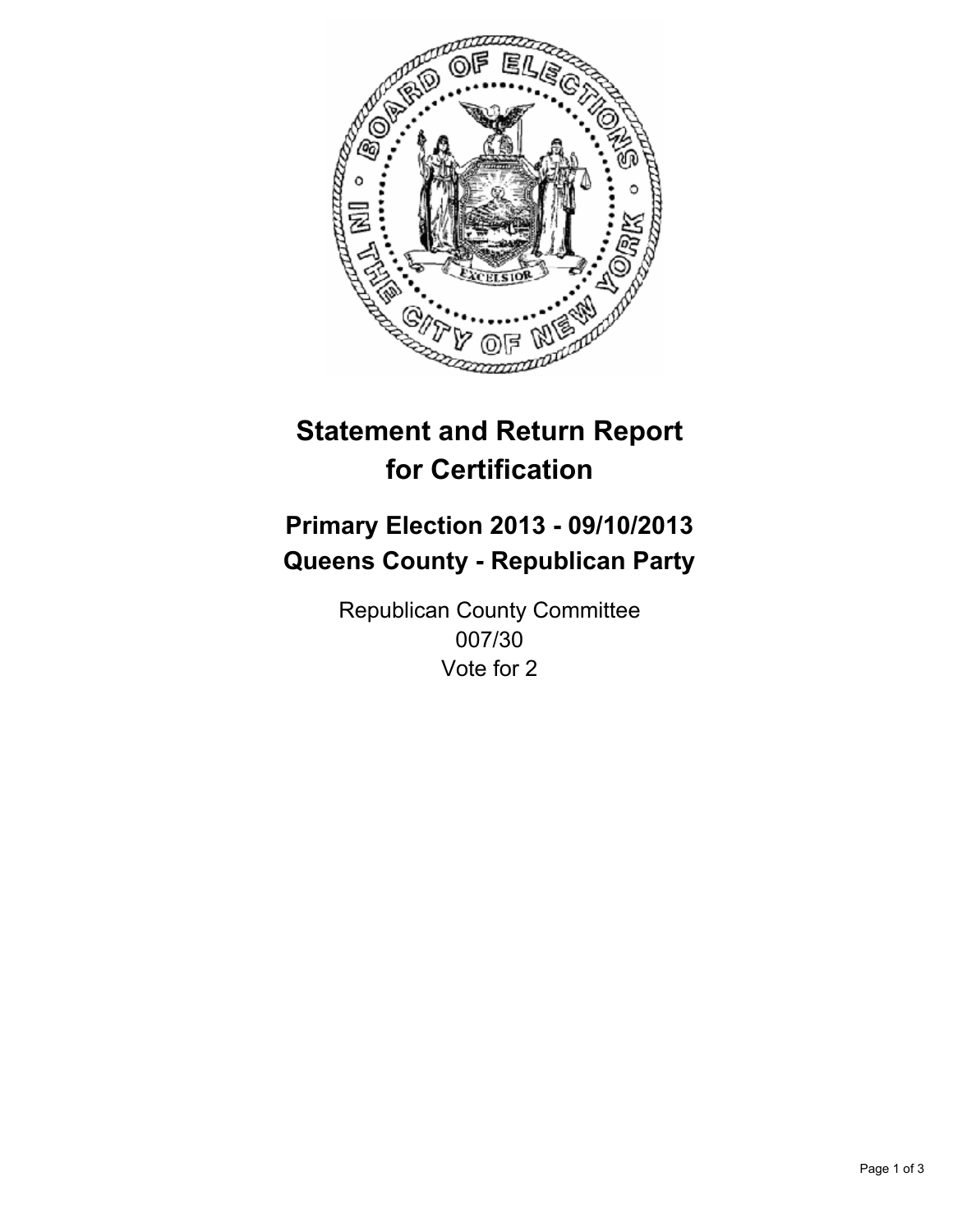

## **Assembly District 30**

| 0        |
|----------|
| 5        |
| 0        |
| 0        |
| $\Omega$ |
| 13       |
| 21       |
| 20       |
| 11       |
| 65       |
|          |